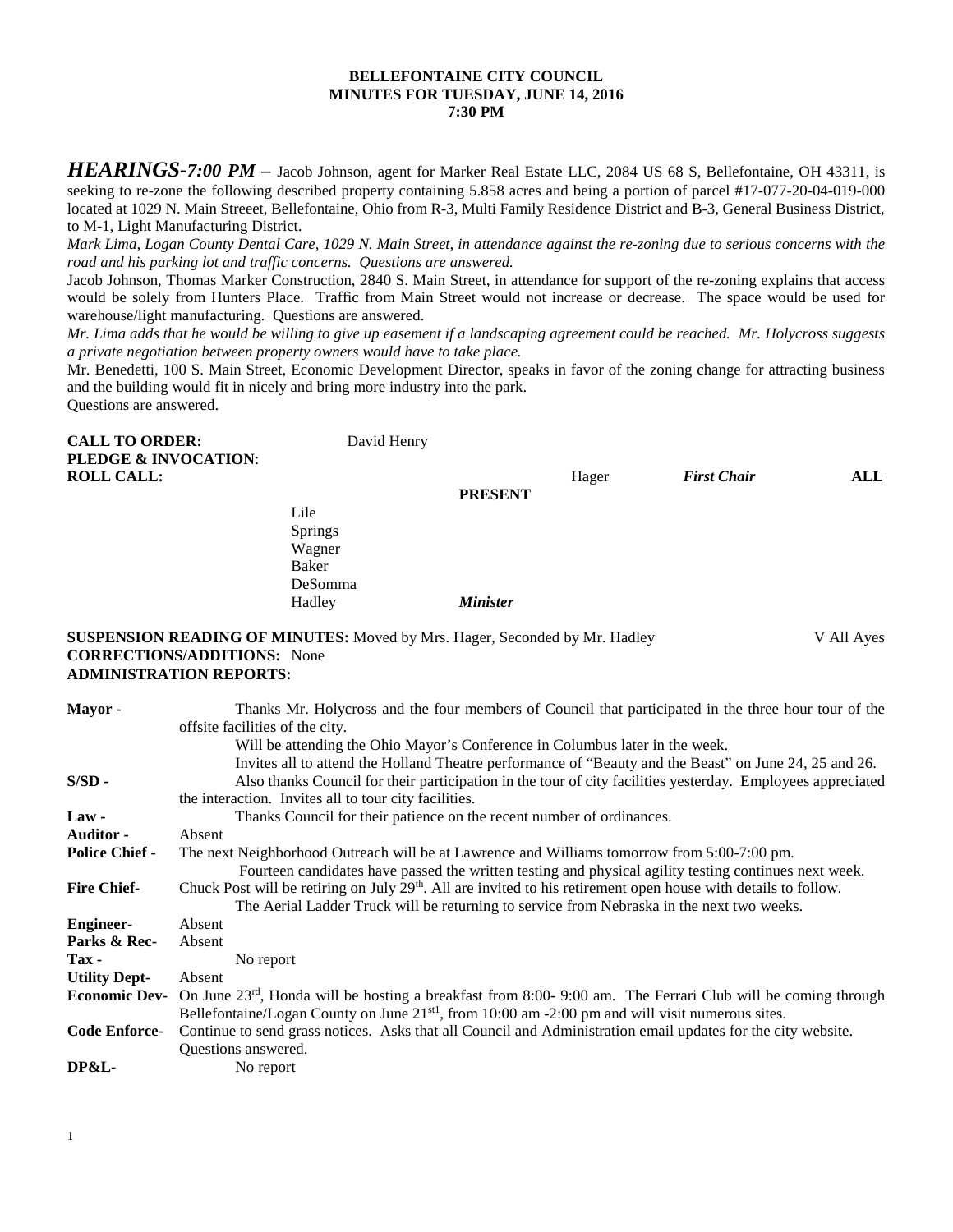#### **REPORTS OF STANDING COMMITTEES:**

| <b>Rules</b> -     | Will soon be announcing a Rules Committee meeting for continued discussion of the food truck           |
|--------------------|--------------------------------------------------------------------------------------------------------|
|                    | ordinance.                                                                                             |
|                    | President Henry assigns the zoning issue from tonight's hearing to Mrs. Hager and the Rules Committee. |
| <b>Finance -</b>   | Explained ordinances on the agenda.                                                                    |
| <b>Utilities -</b> | Explained ordinances on the agenda.                                                                    |
| Safety -           | No report                                                                                              |
| Streets -          | No report                                                                                              |
|                    | <b>Sidewalks, Curbs &amp; Parks</b> – No report                                                        |
| Audit -            | No report                                                                                              |

#### **COMMUNICATIONS FROM CITIZENS:**

### **INTRODUCTION OF ORDINANCES:**

### **1. ORDINANCES FOR 1ST READING**

- R16-27 A. A RESOLUTION AUTHORIZING THE SERVICE-SAFETY DIRECTOR, POLICE CHIEF AND/OR FIRE CHIEF TO PROVIDE A LETTER OF CONFIRMATION ON BEHALF OF THE CITY OF BELLEFONTAINE IN SUPPORT OF AND COMMITMENT TO PROVIDE PARTIAL MATCHING FUNDS FOR A DEPARTMENT OF ADMINISTRATIVE SERVICES GRANT. **FINANCE**
	- Adoption Moved by Baker, seconded by DeSomma V All Ayes
- R16-28 B. A RESOLUTION OF SUPPORT FOR THE LOGAN COUNTY PROGRAM YEAR 2016 COMMUNITY DEVELOPMENT BLOCK GRANT ALLOCATION APPLICATION TO THE OHIO DEVELOPMENT SERVICES AGENCY FOR THE DEMOLITION OF THE BLIGHTED STRUCTURE LOCATED AT 302 W. CHILLICOTHE AVE. IN THE CITY OF BELLEFONTAINE. **FINANCE**

Adoption - Moved by Baker, seconded by Hadley **Access 2008** V All Ayes

16-29 C. AN ORDINANCE AUTHORIZING THE SERVICE-SAFETY DIRECTOR TO SEEK PROPOSALS AND/OR ADVERTISE FOR BIDS AND ENTER INTO CONTRACT WITH THE SELECTED CONTRACTOR AND/OR BIDDERS FOR OHIO PUBLIC WORKS COMMISSION PROJECT NUMBER DMT01FOR 2016 CITY WIDE STREET RESURFACING PROJECT AND DECLARING AN EMERGENCY IN THE CITY OF BELLEFONTAINE, OHIO. **FINANCE**

| $3RR -$    | Moved by Baker, seconded by DeSomma | V All Ayes |
|------------|-------------------------------------|------------|
| Passage -  |                                     |            |
| Adoption - |                                     |            |

16-30 D. AN ORDINANCE AUTHORIZING THE SERVICE-SAFETY DIRECTOR TO SEEK PROPOSALS AND/OR ADVERTISE FOR BIDS AND ENTER INTO CONTRACT WITH THE SELECTEDCONTRACTOR AND/OR BIDDERS FOR THE SOUTH MAIN STREET WATER MAIN REPLACEMENT PROJECT AND DECLARING AN EMERGENCY IN THE CITY OF BELLEFONTAINE, OHIO. **FINANCE**

| $3RR -$   | Moved by Baker, seconded by Wagner | V All Ayes |
|-----------|------------------------------------|------------|
| Passage - |                                    |            |
| Adoption- |                                    |            |

16-31 E. AN ORDINANCE AUTHORIZING AND DIRECTING THE SERVICE-SAFETY DIRECTOR TO ENTER INTO CONTRACT WITH LEE'S ROOFING, INC. OF BELLEFONTAINE, OHIO FOR ROOF REPAIR TO THE ARMORY BUILDING AND DECLARING AN EMERGENCY IN THE CITY OF BELLEFONTAINE,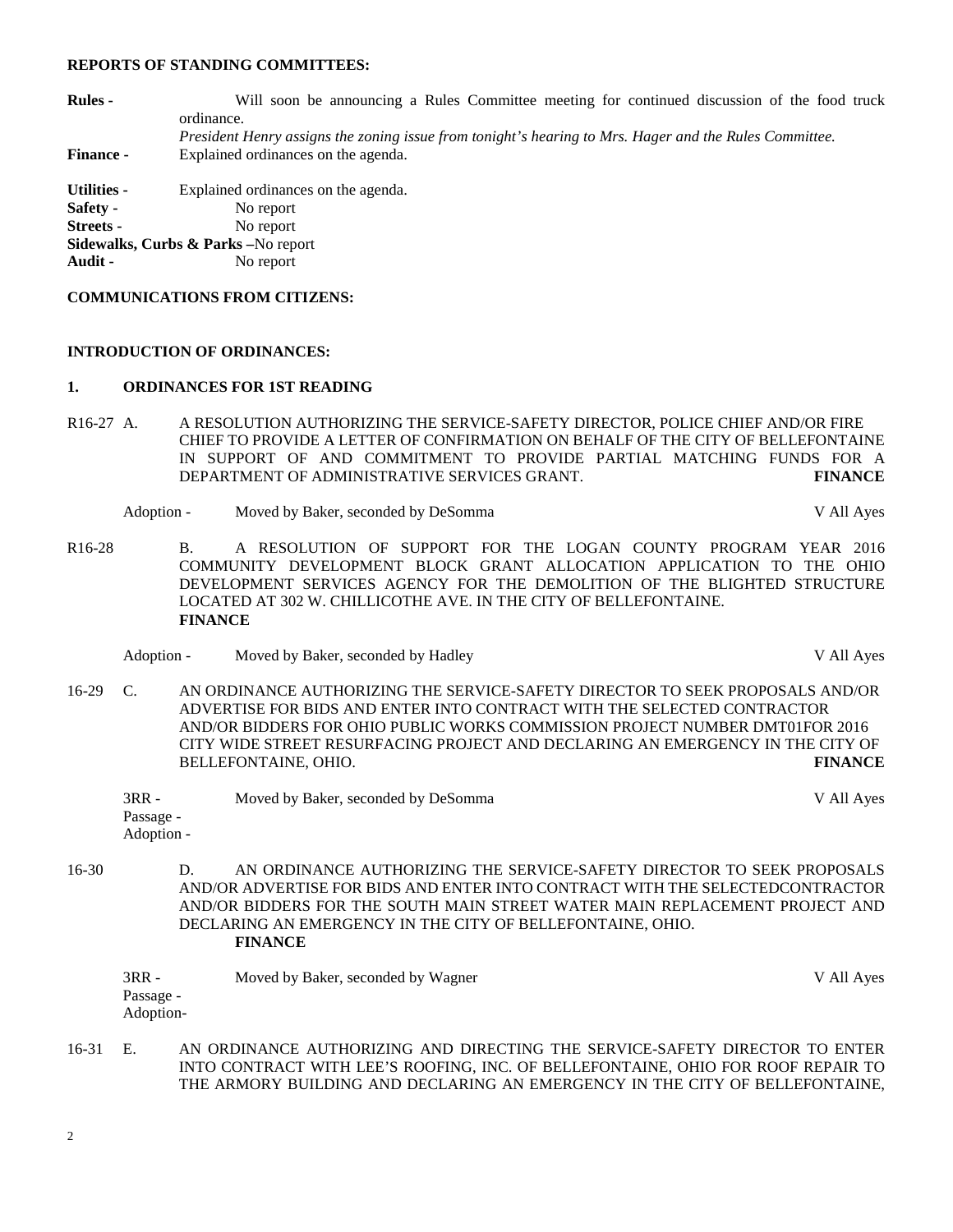3RR- Moved by Baker, seconded by DeSomma V All Ayes Passage-Adoption-

16-32 F. AN ORDINANCE AUTHORIZING ALL ACTIONS NECESSARY TO EFFECTUATE AN OPT-OUT GAS SERVICE AGGREGATION PROGRAM PURSUANT TO OHIO REVISED CODE 4929.26; AND DIRECTING THE BOARD OF ELECTIONS OF LOGAN COUNTY TO SUBMIT THE BALLOT QUESTION TO THE ELECTORS, AND AUTHORIZING AN AGREEMENT WITH AN AGENT FOR SUCH PURPOSES; AND DECLARING AN EMERGENCY IN THE CITY OF BELLEFONTAINE, OHIO. **UTILITIES**

> *Mayor Stahler introduces Ross Calley, who traveled here from St. Louis, to answer any questions concerning the Electric Service Aggregation Program.*

- 3RR- Moved by Wagner, seconded by Springs V All Ayes Passage-Adoption-
- 16-33 G. AN ORDINANCE AUTHORIZING ALL ACTIONS NECESSARY TO EFFECTUATE AN OPT-OUT ELECTRIC SERVICE AGGREGATION PROGRAM PURSUANT TO OHIO REVISED CODE 4928.20; AND DIRECTING THE BOARD OF ELECTIONS OF LOGAN COUNTY TO SUBMIT THE BALLOT QUESTION TO THE ELECTORS, AND AUTHORIZING AN AGREEMENT WITH AN AGENT FOR SUCH PURPOSES, AND DECLARING AN EMERGENCY IN THE CITY OF BELLEFONTAINE, OHIO. **UTILITIES**

3RR- Moved by Wagner, seconded by Springs V All Ayes Passage-Adoption-

# **2. ORDINANCES FOR 2ND READING**

16-24 A. AN ORDINANCE MAKING SUPPLEMENTAL APPROPRIATIONS AND AMENDING THE PERMANENT APPROPRIATIONS ORDINANCE FOR PURPOSES OF GENERAL, PROSECUTORS/PARALEGAL, PROBATION, CEMETERY, BOND RETIREMENT, WATER CONSTRUCTION, AND WATER AND DECLARING AN EMERGENCY IN THE CITY OF BELLEFONTAINE, OHIO. **FINANCE**

| 3RR -      | Moved by Baker, seconded by Hadley  | V All Ayes |
|------------|-------------------------------------|------------|
| Passage -  | Moved by Baker, seconded by DeSomma | V All Aves |
| Adoption - | Moved by Baker, seconded by DeSomma | V All Aves |

16-25 B. AN ORDINANCE AUTHORIZING THE SERVICE-SAFETY DIRECTOR TO ENTER INTO CONTRACT FOR THE PURCHASE OF A 2017 F-550 CHASSIS CAB FOR THE CITY OF BELLEFONTAINE SEWER DEPARTMENT THROUGH THE STATE OF OHIO DEPARTMENT OF ADMINISTRATIVE SERVICES MANDATORY USE CONTRACT NO. RS901216 AND DECLARING AN EMERGENCY IN THE CITY OF BELLEFONTAINE, OHIO. **FINANCE**

| $3RR-$    | Moved by Baker, seconded by DeSomma | V All Ayes        |
|-----------|-------------------------------------|-------------------|
| Passage-  | Moved by Baker, seconded by Hadley  | V Ayes, Wagner-no |
| Adoption- | Moved by Baker, seconded by Hadley  | V Ayes, Wagner-no |

## **3. ORDINANCES FOR 3RD READING**

**COMMUNICATIONS FROM CLERK:** Introduces Alexandra McCavit, Assistant Council Clerk, who will be at the next meeting performing clerk duties.

**COMMUNICATIONS FROM COUNCIL:** President Henry announces that Council pictures will be available at the next meeting.